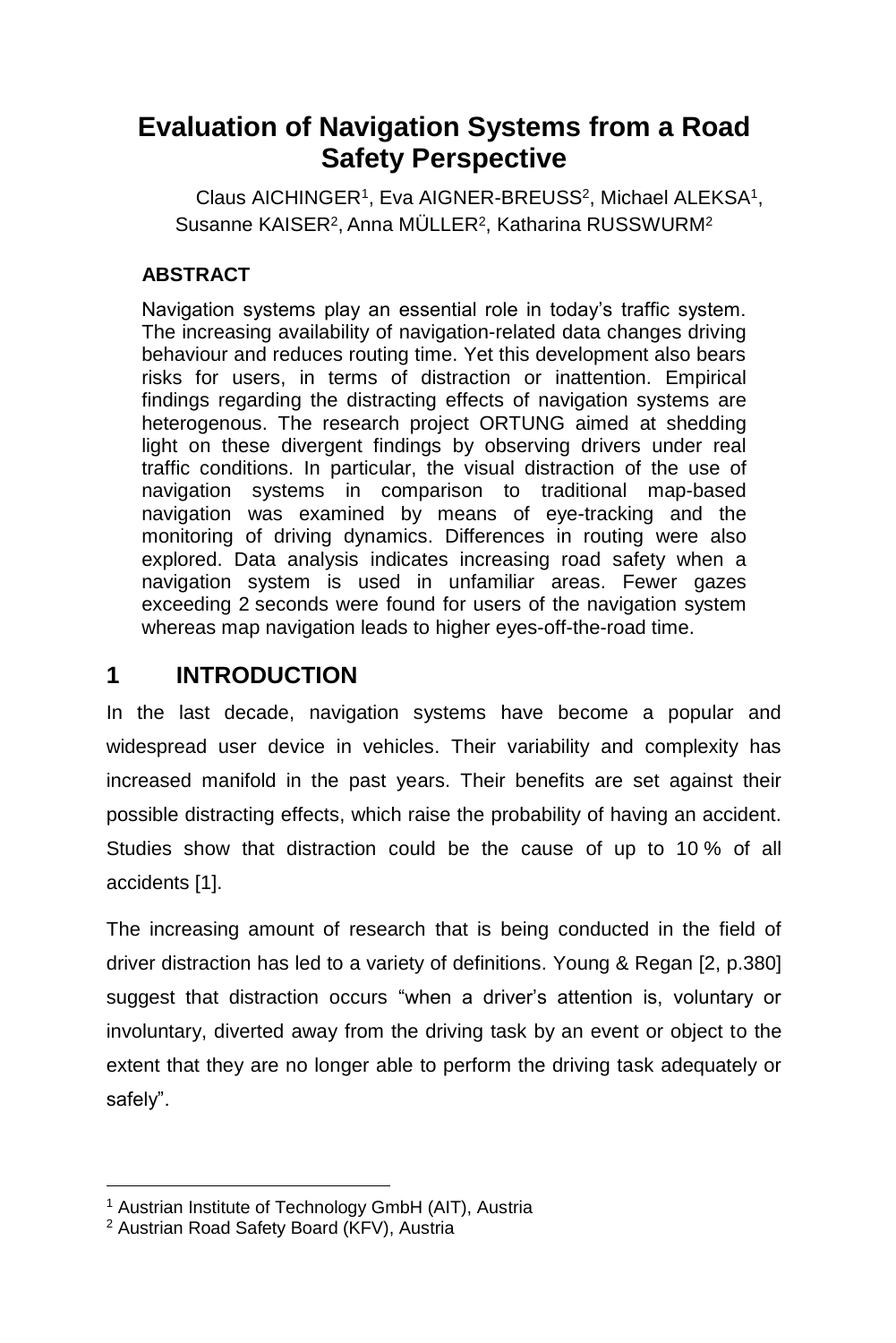Previous research concerning distraction caused by navigation systems is somewhat heterogenous. The mode of use seems to play an important role: Manual data entry during driving takes up to 9 minutes and is more distracting than talking on a mobile phone or tuning a radio [3, 4]. Even selecting a predefined destination requires 10 to 12 looks at the screen and therefore often leads to inattention. Young [2] identified three aspects that reduce distraction: spoken instead of manual data entry, auditory instead of visual directions and step-by-step instead of overall instructions.

Research commissioned by one manufacturer [5] indicates a positive influence of navigation systems on road safety and the number of accidents, stress level, driver attention and performance. Knapper et al. [6] compared the use of navigation systems and paper-based maps and found no differences between the two test conditions. In contrast, other studies have revealed higher values for reaction time and mental workload [7] as well as lower driving performance [8] for the use of paper maps as opposed to electronic guidance systems.

The objectives of the ORTUNG study were to evaluate the distractive potential of navigation systems as well as to assess their benefits compared to map navigation in unfamiliar areas under natural driving conditions.

### **2 METHODOLOGY**

In order to assess the potentially distracting effects of navigation devices, test drives with 57 participants were carried out in the period from May to August 2013 in and around Vienna, Austria. The test subjects were recruited based on gender, age and driving experience in order to represent the average driving population. Furthermore, unfamiliarity with the test route (38 km), which included all kinds of road types (urban/rural roads, motorways etc.) and information densities, was an important criterion in participant selection. A between-group design was chosen for the study. One group drove the test route using a navigation system (group 1), the other using a paper-based map (group 2). Allocation to one of these groups depended on the subject's own stated preference.

#### *2.1 Test vehicle & sensor systems*

Capturing both driver behaviour and visual distraction places a high demand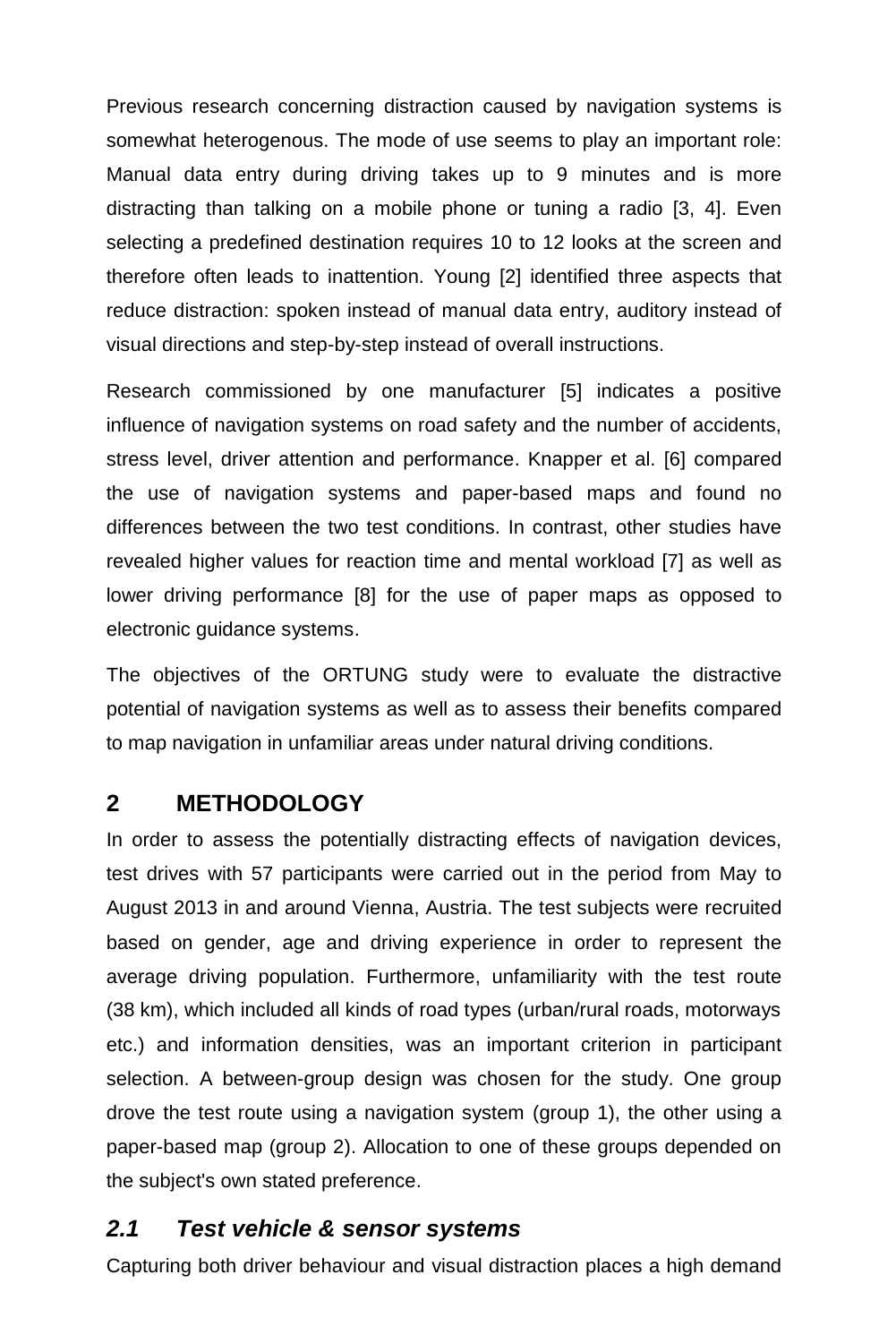on the measurement system. Accordingly, the following sensor systems were employed in the test vehicle: a faceLAB (Seeing Machines) dash-mounted eye-tracking system, a 3-axial accelerometer, an inertial motion unit, a high precision positioning system as well as the vehicle's own CAN Bus system. The data obtained from these different systems were synchronized to provide a detailed description of both the driver and the vehicle.

# *2.2 Procedure*

Subjects were given the task of navigating a route with five required stopovers. To this end, group 1 was supplied with an ordinary Garmin Nüvi navigation system with a predefined route. Probands navigating using a paper map (group 2) were provided with a road atlas and additional Google Maps printouts showing the exact positions of the predefined stopovers. The subjects in group 2 had to devise an appropriate route for themselves. After the test drives, the probands were asked to complete a questionnaire regarding perceived distraction and difficulties during the drive as well as their experience with and attitudes towards navigation systems.

### *2.3 Data analysis*

Visual distraction was assessed for group 1 (navigation system) by means of eye-tracking. The eye-tracking system provided information about frequency and duration of gazes towards the navigation system. Two seconds are considered the maximum accepted duration for a gaze when interacting with in-vehicle telematics such as navigation devices. Gazes that exceed this critical limit are associated with reduced road safety [e.g. 9, 10]. To examine visual distraction for group 2 (map users), a video tool for semi-automatic event annotation was developed during the project [\(Fig. 1\)](#page-2-0).



<span id="page-2-0"></span>

**Fig. 1: Eye-tracking and navigation systems in test vehicle (left), data visualisation tool (right). Source: AIT.**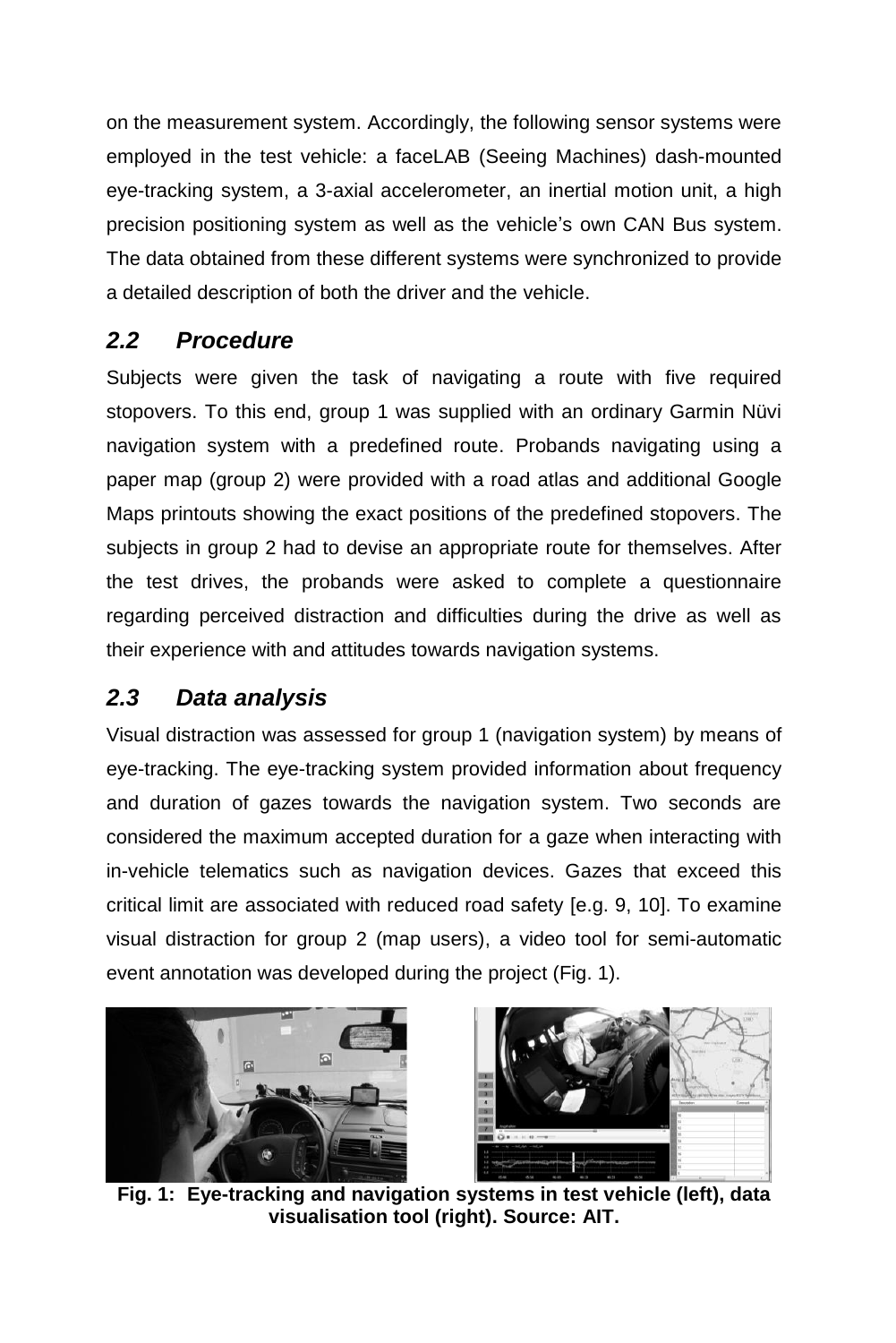# **3 RESULTS**

# *3.1 Routing*

As expected, differences were identified between the two test groups with regard to total driving time and total distance driven. The test subjects who were equipped with navigation systems predominantly followed the proposed route. This resulted in a 17% reduction in route length as well as a 23% reduction in overall driving time compared to the map-using group. While average speed during driving did not differ significantly, the number of standstills was twice as high for group 2 (map users). On average, the driving time for group 1 (navigation system) participants was about 50 minutes for a covered distance of 38 km whereas the members of group 2 spent an average of 65 minutes on the road and covered a distance of 46 km.

Focusing on the difference in route length and driving duration, it is worth noting that from a safety perspective navigation systems help reduce the risk of accident since drivers' exposures tend to be smaller.

# *3.2 Gaze behaviour*

### **3.2.1 General conclusions**

Referring to the overall test run time (including standstills) the comparison of the frequency of gazes at the navigation aid shows that test subjects in group 1 (navigation system) looked more frequently at the device (M=198 glances, SD=110) than subjects in group 2 (map) (M=140 glances, SD=108). However, gaze durations were shorter for group 1 (M=0.46 seconds, SD=0.14) than for group 2 (M=4.1 seconds, SD=2.7). When excluding the standstills, both groups spent the same relative amount of time looking at the navigation aid while the vehicles were in motion.

As a next step, gazes exceeding 2 seconds – which can be considered critical in terms of road safety – were analysed. 31% of these gazes of group 1 occurred while the vehicle was in motion whereas this was the case for 14% of the gazes for group 2. However, the total duration of all gazes exceeding 2 seconds when excluding standstills was much higher for group 2 (group 1: 44 seconds, group 2: 1093 seconds).

Considering the overall test run time (including standstills) all participants of group 2 (map) were found to have had at least one longer gaze at the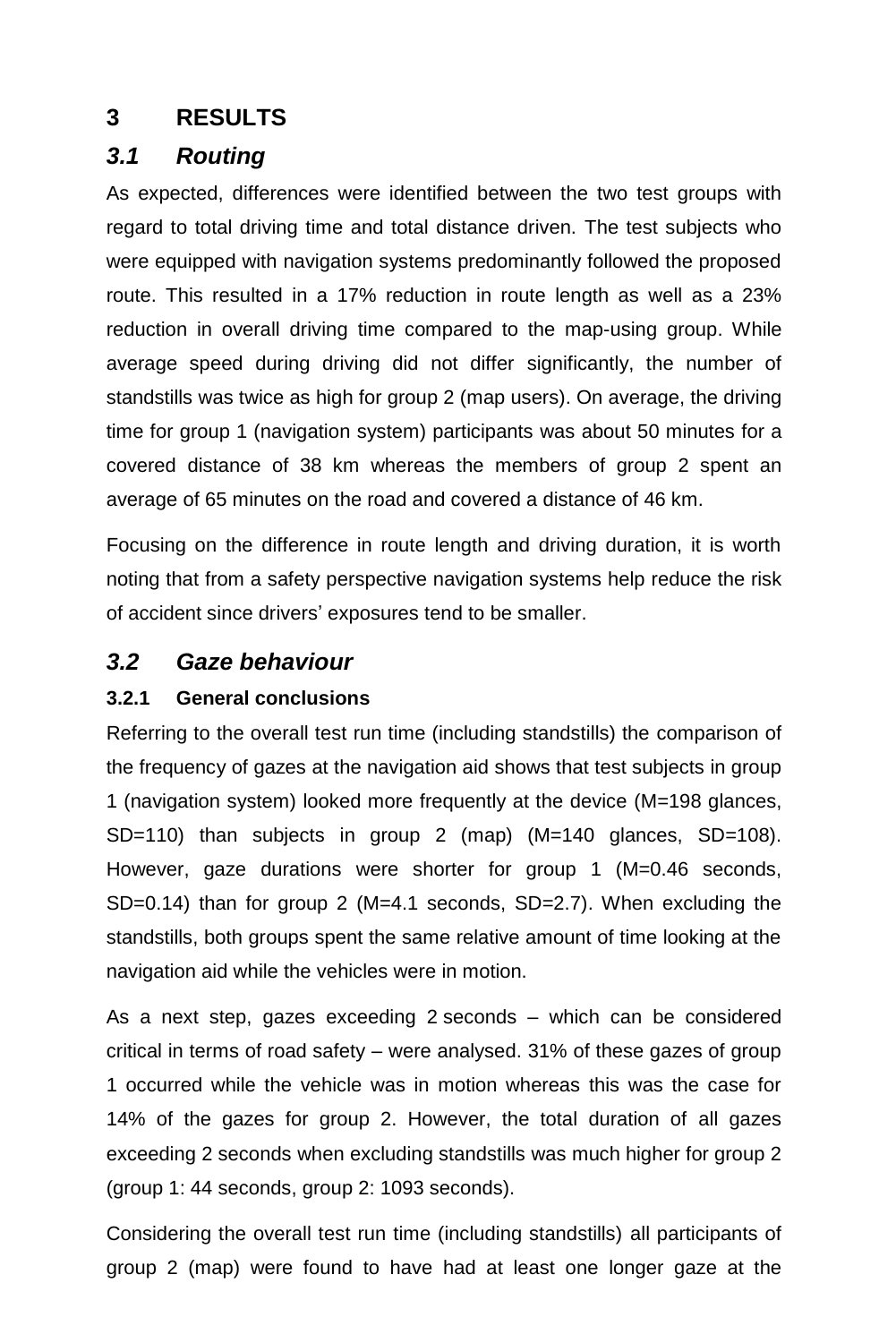navigation aid whereas this was the case for only a quarter of the drivers in group 1 (navigation system).

#### **3.2.2 Gazes in the context of speed**

[Fig. 2](#page-4-0) combines driving speeds and gaze analysis: velocity values during long gazes ( $\geq$  2 sec) are visualized using a violin- and boxplot. The larger range of values in terms of velocity in group 2 (map) is evident, suggesting that gazes at the map occur at even higher speeds, where possible accidents are usually more serious.



**during gazes with duration ≥ 2 seconds.** 

#### <span id="page-4-0"></span>**3.2.3 Percent Road Centre analysis**

In order to obtain a better understanding of possible differences in gaze patterns between the two groups the percent road centre (PRC) was calculated. The PRC is a performance indicator describing the fraction of gazes dedicated to the road centre. Following the methodology devised by Victor et al. [11] a density-based spatial clustering method was applied to the eye-tracking data to calibrate driver-specific ellipsoids defining central viewing areas [\(Fig. 3\)](#page-5-0). By computing the fraction of gazing falling into these areas a PRC-like indicator was estimated.

The two populations were then compared with respect to certain driving situations such as points of decision along the route. Obviously, group 1 was automatically informed by the navigation system about exits and turns upon approaching a decision point whereas the other group had to solve the navigation task on their own by consulting road signs or the map. Therefore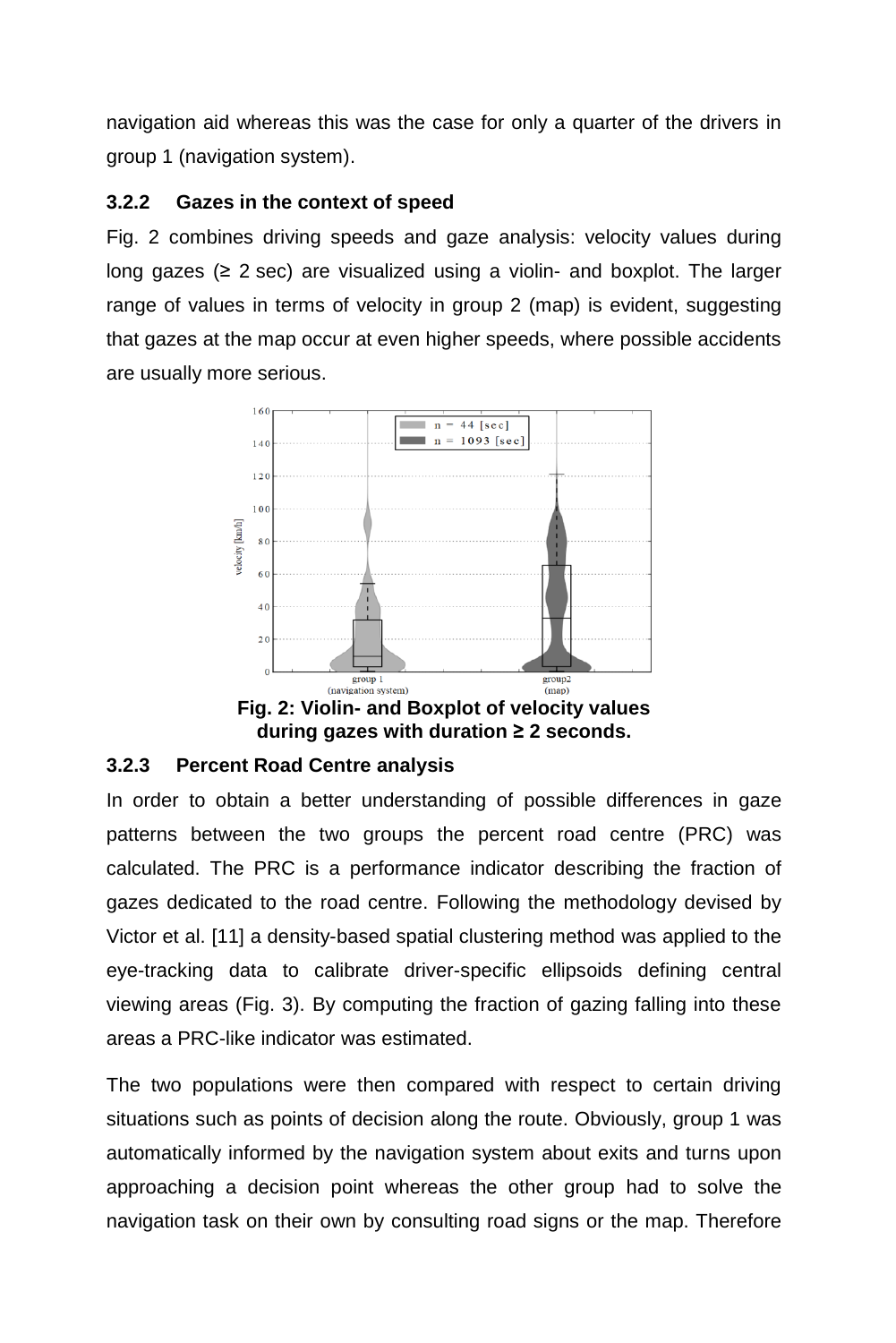the hypothesis was formulated that the PRC of group 2 (maps) is lower at points of decision compared to group 1 [\(Fig. 3\)](#page-5-0). This hypothesis was verified as a Welch-test comparing the groups' PRC-values resulted in a p-value of 0.008. It should however be mentioned that the small sample sizes as well as the possibility of non-normal distributed variables may limit the general validity of this finding. Nevertheless analysis suggests that drivers relying on a navigation system are in a better position to focus on the traffic situation in front of the car because of the simplified and 'outsourced' routing and decision making process.



<span id="page-5-0"></span>**Fig. 3: Left: central viewing field. The dense region in the lower right part represents the navigation system. Right: Boxplot showing difference in PRC at points of decision**

#### **3.2.4 Gaze behaviour and driving dynamic data**

In order to investigate changes in driving dynamics during gazes on the navigation aids, the cars' speeds, longitudinal and lateral accelerations and steering wheel, velocity pedal and braking pedal angles were compared visually before, during and after gazes  $\geq 2$  sec. No changes in driving dynamics could be identified.

### **4 DISCUSSION AND CONCLUSION**

The project ORTUNG identified road safety related benefits and disadvantages of navigation systems when used on unfamiliar routes as opposed to navigating with paper maps.

The study confirmed expectations that navigation systems help decreasing travel times and distances.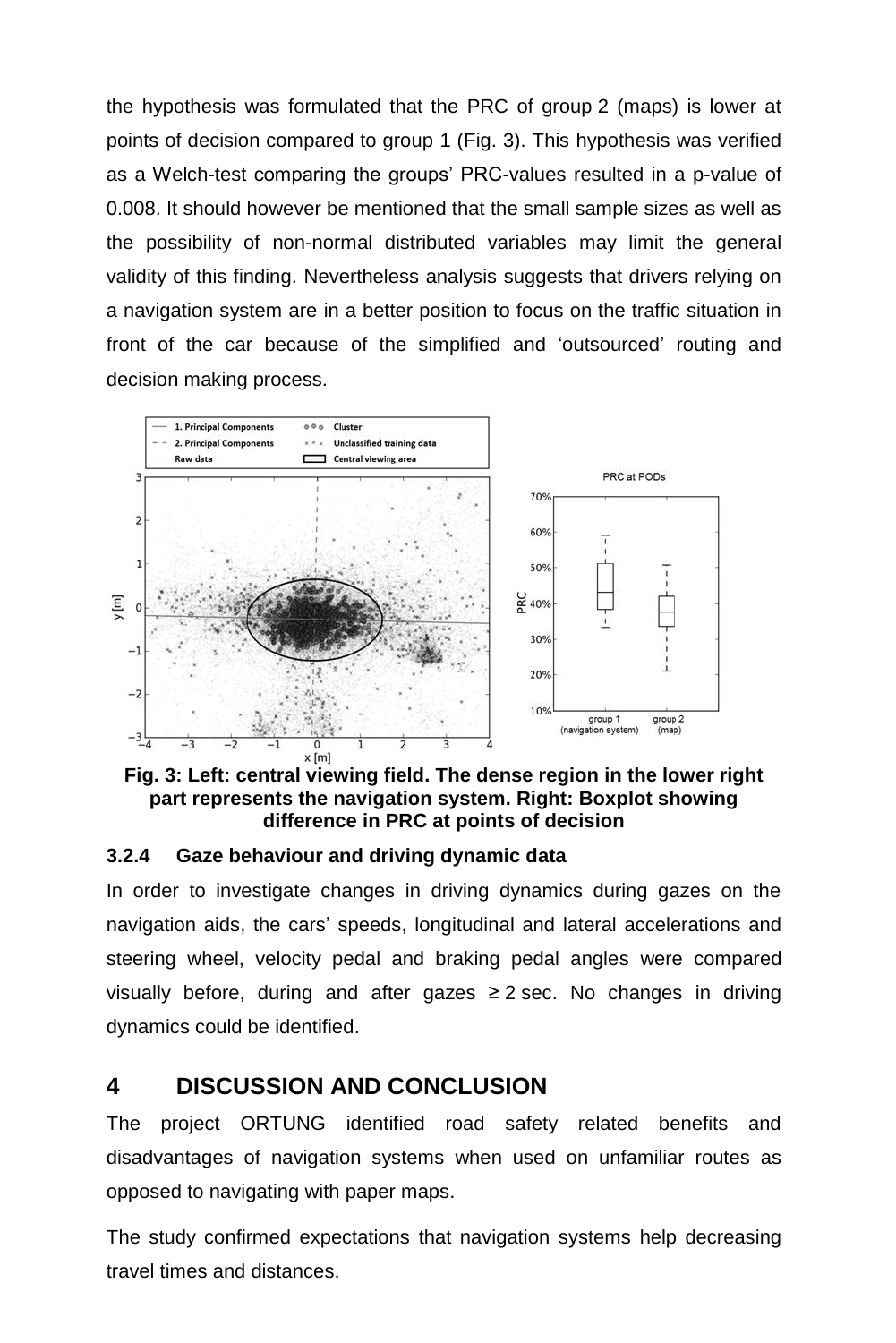Navigation systems are looked at more frequently than maps, but – as long as the vehicle is in motion – no differences in the relative amount of time looking at the navigation aid were recorded. However, the total duration of gazes exceeding 2 seconds – which can be considered critical in terms of road safety – is clearly higher for group 2. A comparison of the Percent Road Centre (PRC) indicator suggests that drivers supported by a navigation system are in a better position to focus on the road scene. No changes in driving dynamics during critical gazes were recorded.

The presented results indicate a lower visual distractive potential of navigation systems in the study setting (no data entry during the test drive was needed), when compared to paper map navigation. Less time is spent in traffic, fewer kilometres are driven and the total duration of critical gazes at the navigation system is shorter. However, these gazes do occur in both test conditions and bear risks in terms of road safety.

#### **Acknowledgments**

This research project was funded by the Austrian Safety Council (VSF) and is a cooperation project between Austrian Institute of Technology (AIT) and the Austrian Road Safety Board (KFV).

#### **References**

[1] Kubitzki, J.: , Ablenkung im Straßenverkehr – die unterschätzte Gefahr', (Allianz Deutschland AG, 2011, self-published)

[2] Young, K., and Regan, M.: 'Driver distraction: A review of the literature', in: Faulks, I.J., Regan, M., Stevenson, M., Brown, J., Porter, A., and Irwin, J.D. (Ed.): 'Distracted driving', (Australasian College of Road Safety, 2007), pp. 379-405

[3] Bayly, M., Young, K.L., and Regan, M.A.: 'Sources of distraction inside the vehicle', in Regan, M.A., Lee, J.D., and Young, K.L. (Ed.): 'Driver distraction: Theory, effects and mitigation' (CRC Press, 2009), pp. 191-213

[4] [http://www.nuance.com/industries/automotive/whitepapers/DistractedDrivi](http://www.nuance.com/industries/automotive/whitepapers/DistractedDriving_Report_EN_Final.pdf) [ng\\_Report\\_EN\\_Final.pdf,](http://www.nuance.com/industries/automotive/whitepapers/DistractedDriving_Report_EN_Final.pdf) accessed May 2013